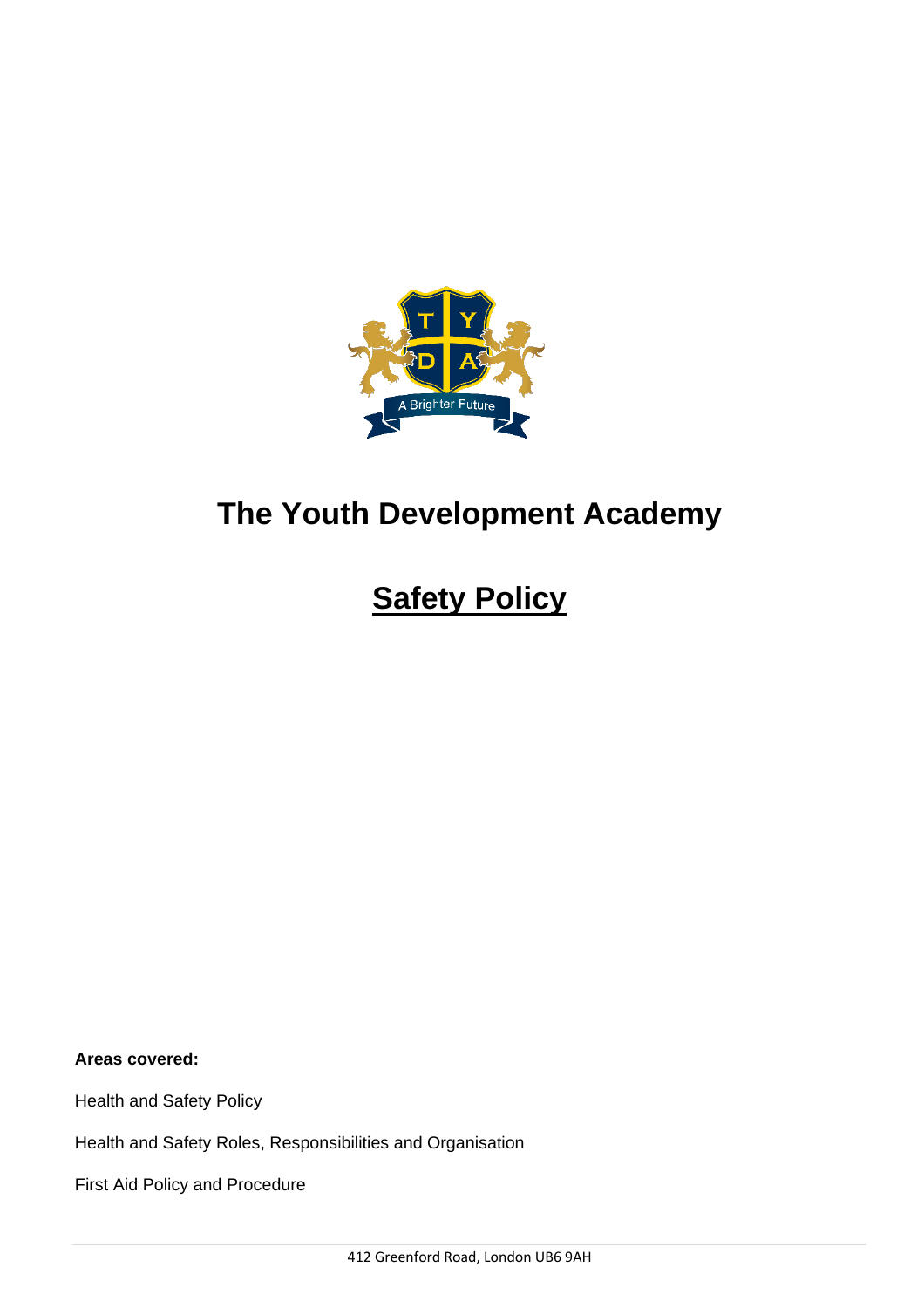# **1. Health and Safety Policy**

The Youth Development Academy (TYDA) has ultimate responsibility for health and safety which is executed by the designated Health and Safety Officer. The health and safety of TYDA's staff, students and visitors is of paramount importance and the Academy embraces its health and safety responsibilities. The Principal of the TYDA provides leadership in the development of health and safety strategy, and make every effort to meet the legal duties for the health and safety of employees and others affected by the Academy's activities.

The Youth Development Academy's aim is for a continually improving system of health and safety management that drives the TYDA ever closer to zero reportable accidents through the "Towards Zero" strategy; this aim is to be achieved by:

- Providing leadership;
- Having a formal role in developing health and safety strategy;
- Ensuring that adequate resources are provided to meet the strategy;
- Ensuring that all TYDA decisions are according to Health and Safety Policy;
- Supporting the active participation of all employees in improving health and safety;
- Monitoring health and safety performance; and
- Formally reviewing health and safety performance.

The Human Resources Department of the Academy has been formally delegated a series of responsibilities relating to health and safety. These include the review of an annual report on Health and Safety performance; the setting of health and safety objectives; the regular receipt and action of reports on progress; and the monitoring of a series of key performance indicators selected by the Principal.

Operational responsibility for health and safety is delegated by the Principal who is responsible for implementing and maintaining a health and safety management system and for the organisational arrangements necessary to fulfil the requirements of this policy.

The policy applies to all employees and students, to all premises owned by, used by, or under the control of the TYDA; and to all activities related to the functioning of the TYDA.

The TYDA seeks to create and maintain a stimulating and vibrant working environment that promotes excellence in academic activity and its professional services. It is a fundamental principle that such a working environment should be safe and without risks to health and it is imperative that all parties follow the requirements of this policy.

The provision of a healthy and safe working environment is central to the TYDA commitment to the development of '*Positive Working'* that inspires and supports academic achievement. As a part of that commitment the TYDA has the aspiration of working "Towards Zero", aiming towards zero reportable accidents which is fundamental to achieving its duty to provide a safe and healthy workplace for staff, students, visitors and others who may be affected by TYDA activities.

The management of risks to health and the control of workplace hazards are responsibilities of everyone and, with the support of Safety and Health Services, all members of the TYDA must be committed to creating a safe and healthy workplace. The senior management team leads by example in communicating and promoting this policy and will seek continuous improvement in health and safety performance.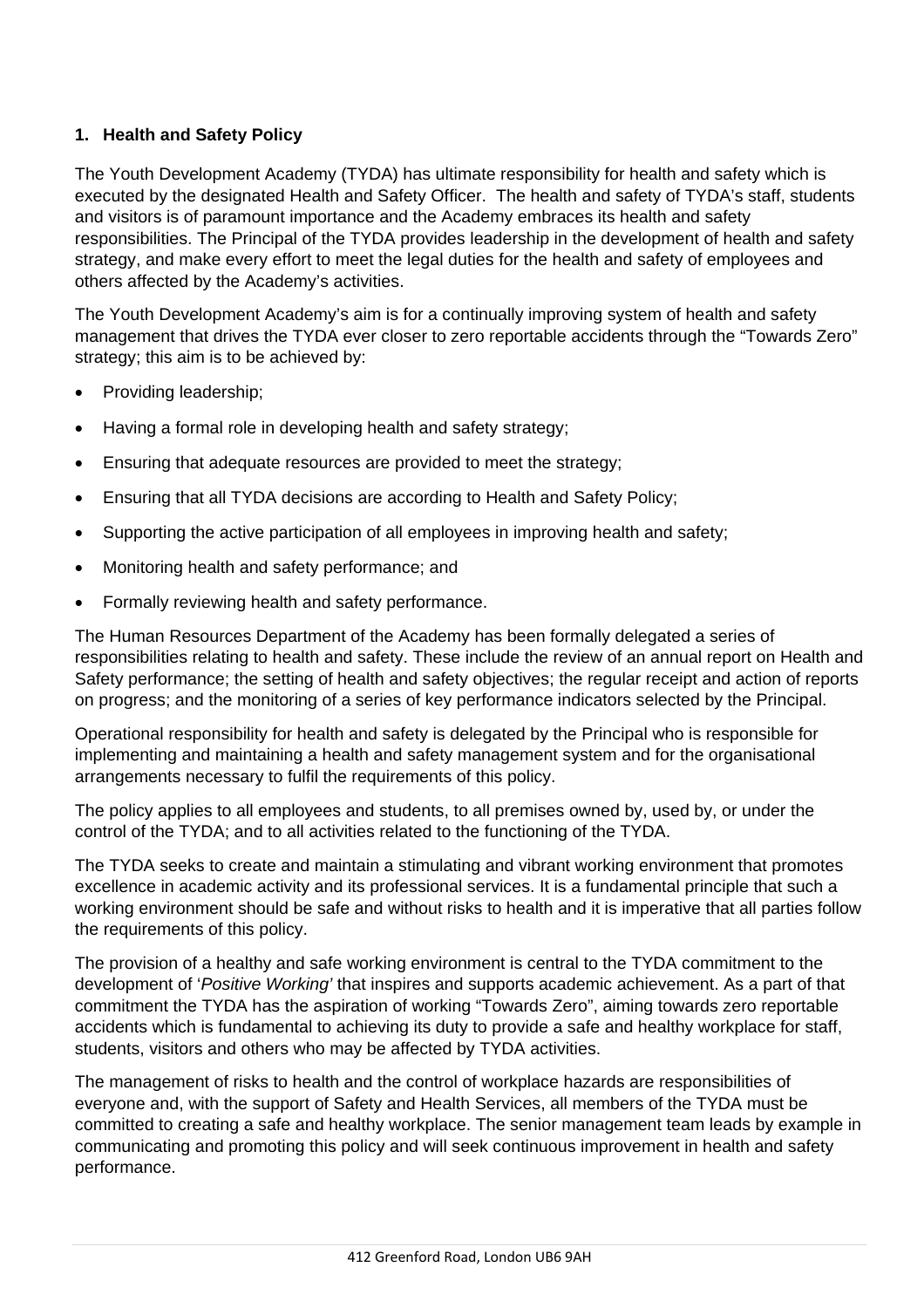It is vital that, as part of a positive healthy and safety culture, managers are equipped with the knowledge, competence, confidence and capacity to deal effectively with health and safety issues in support of the TYDA's wider aims and objectives.

## **Key Objectives**

The TYDA is committed to implementing the following objectives:

- To integrate health and safety planning into the TYDA's mainstream planning cycles;
- To support a positive health and safety culture where everyone is aware of, and meets, their responsibilities for the safety and health of themselves and others;
- To ensure mechanisms are in place to prevent work related injury and ill health; and support those at work with health conditions or disabilities;
- To define the health and safety responsibilities of all members of the TYDA.
- To ensure that all staff have the knowledge and competence they need to meet their individual and collective responsibilities;
- To provide competent specialist advice to support decision making;
- To involve, consult and communicate with all staff and students on health and safety issues;
- To work in partnership with other employers where there are shared facilities or activities;
- To measure, monitor and review health and safety performance;
- To provide the resources necessary to meet the TYDA's Health and Safety obligations.

#### **Organisation**

The overall responsibility for health and safety lies with the Principal who gives delegated authority to the human resource department or any other relevant staff for implementation.

TYDA will define and keep under review the organisation it needs to implement the policy. This will include defining the specific health and safety responsibilities of managers and staff in areas of policy making, line management and advice.

#### **Implementation of the Policy**

TYDA managers are responsible for the management of health and safety of the activities they undertake and are therefore responsible for putting policies into practice. That responsibility extends to the safety and health of the staff they line manage, and to others who may be affected by the undertaking and safety in the delivery of the services provided by others. Safety and Health Services will provide advice and support in this endeavour and will devise and maintain a health and safety management system that informs the TYDA on the standards to adopt.

#### **Review**

TYDA is committed to reviewing and developing its Statement of Health and Safety Policy and the organisational and other arrangements required to deliver it. It will review the health and safety management system annually and will initiate additional reviews if circumstances so require.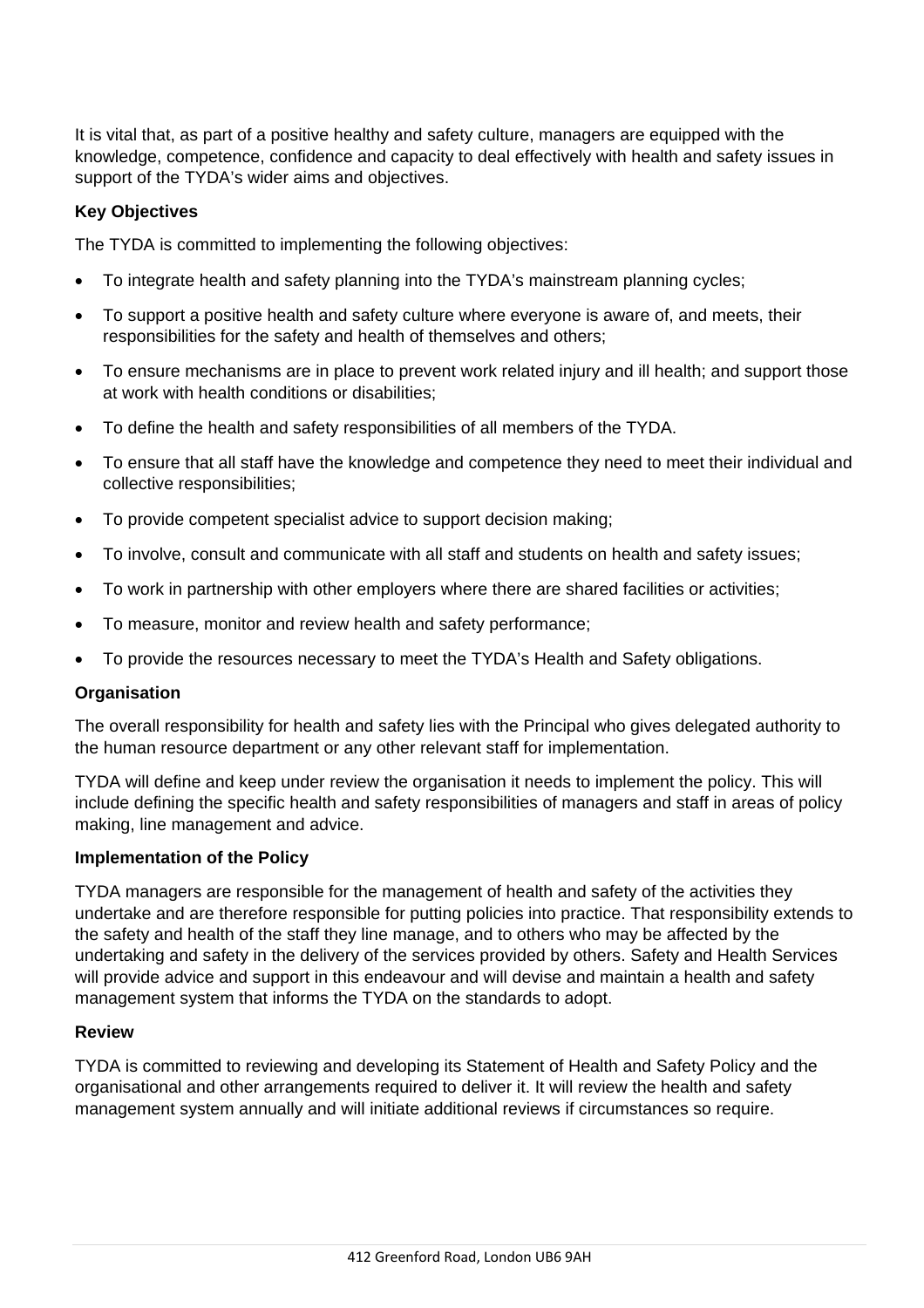# **2. Health and Safety Roles, Responsibilities and Organisation**

## **The Duty of Care**

Under Health and Safety law a duty of care is generated between organisations and individuals when carrying out activities that could foreseeably cause harm. The primary duty of care is through the employer-employee relationship in which the employer owes a duty of care to ensure that work activities that could result in harm to the employee are assessed and controlled. This duty of care cannot be delegated away; instead each act of delegation must be accompanied by a realistic and workable system of monitoring or supervision to ensure that the delegated task has been adequately implemented (i.e. the responsibility is not met by giving directions; it is only met when those directions have been confirmed as carried out). The result is a cascade of delegated accountability that runs through the organisation via the line management network, accompanied by a system of monitoring, supervision and feedback.

Working across line management hierarchies creates additional duties of care that must be met. For example between colleagues; employees and contractors; staff and students; or academic and professional services staff. The arrangements and control of work require that all parties with an influence on the undertaking must meet the duty of care to the others who may be affected by their acts or omissions. The level of assurance required should be commensurate with the risk of the activity.

### **The role of Senior Management**

The Senior Management, and specifically the Principal, has ultimate responsibility for health and safety. Collectively the senior management team must ensure that the TYDA has the organisational arrangements and systems in place for health and safety to be successfully managed.

The commitment and authority of the team in the TYDA's Statement of Health and Safety Policy, which comprises a statement of policy signed by the Principal. The Principal delegates responsibilities to the senior management for maintaining the duty of care.

## **The role of the Operational Manager**

The Operational Manager is accountable for the health and safety of all the staff he/she line manages and for others who may be affected by the work of the service. The Operational Manager must make suitable and sufficient enquiries that other duty holders providing services are adequately meeting their duties and must also ensure that:

- They must become aware of the provisions of the TYDA's health and safety policy and the minimum requirements of legislation, and that the roles and responsibilities for health and safety within the TYDA or service are defined.
- Staff are consulted on matters that may affect health and safety. This requirement will either be satisfied by having a regular agenda item or service management meetings. The meeting must be held at least twice year. The meeting should have the aim of: furthering consultation on health and safety issues; providing a forum for workplace health and safety issues to be aired and resolved; and monitoring health and safety performance of the TYDA.
- A document is produced to communicate the health, safety and welfare arrangements of the TYDA to the staff. The document must contain: a statement setting out that the Principal is accountable for health and safety in the TYDA; a description of the organisational arrangements for health and safety; and the information required by the staff to be able to work safely and to safeguard their health.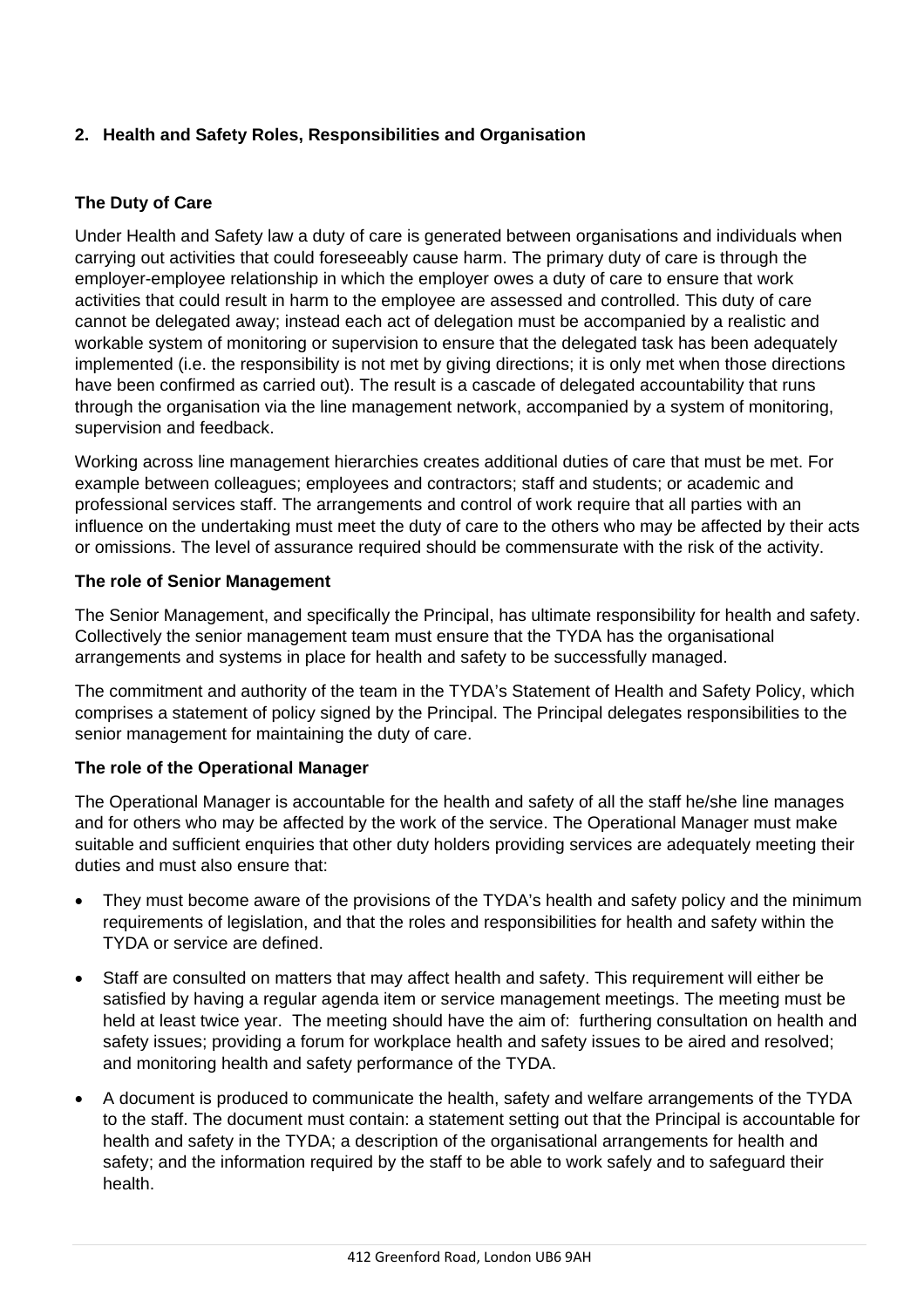- A health and safety inspection of the premises occupied takes place at least once per year and is recorded. The TYDA health and safety meeting should consider the risks presented by the work taking place in the premises and the standards achieved and, if necessary, implement more frequent inspections. Remedial action taken in response to the inspection should be reported through the meeting.
- A report is made to their line manager on the health and safety performance achieved and on their plans to address any identified concerns.

## **The role of the Health and Safety Officer**

Health and Safety Officer is appointed by the Principal to assist them in meeting their health and safety responsibilities and for creating and maintaining the health and safety management system for the TYDA, as described above. The Health & Safety Officer is the "competent person" appointed by the TYDA under the Management of Health and Safety at Work Regulations. The responsibilities under this role include: providing specialist advisory services to the TYDA on all aspects of occupational safety and health; and to monitor the health and safety performance of the TYDA. Where action is required to remedy a situation in which there is a serious risk to safety, or to health, the Health and Safety Officer has the authority to take emergency mitigating action. The Principal or Principal will closely monitor actions taken to resolve any raised issue.

The Health and Safety Officer's duties also include:

- The provision of advice and guidance on all matters of health and safety;
- Creating and maintaining a health and safety management system;
- Disseminating and advising on the application of relevant health and safety legislation;
- Providing a range of generic health and safety training to enable members of the TYDA to be able to meet their responsibilities for health and safety;
- Investigating accidents, dangerous incidents or reports of occupational ill health in order to identify the potential for legal consequences and to identify action required to prevent recurrence;
- Managing an ongoing programme of audits of compliance with the TYDA health and safety policy.

## **The role of Staff**

All senior staff are accountable to their line manager for the health and safety of all the staff they line manage, of others who may be affected by their work, and for premises and equipment they manage. Staff cannot delegate away this duty of care, but must meet it by accompanying the delegation of tasks to others within the team with a system of monitoring to ensure that the tasks are being carried out. BANANA

All staff are responsible for ensuring that they conduct their activities, and those activities over which they have control, in accordance with the TYDA's health and safety policies and relevant statutory provisions. They must co-operate with the line manager and the Principal so that health and safety responsibilities can be discharged. For all staff there is a particular duty to ensure the health and safety of students. It is the responsibility of the person managing hazardous activities that are to be carried out by students to ensure that a risk assessment is in place before commencement of that activity, the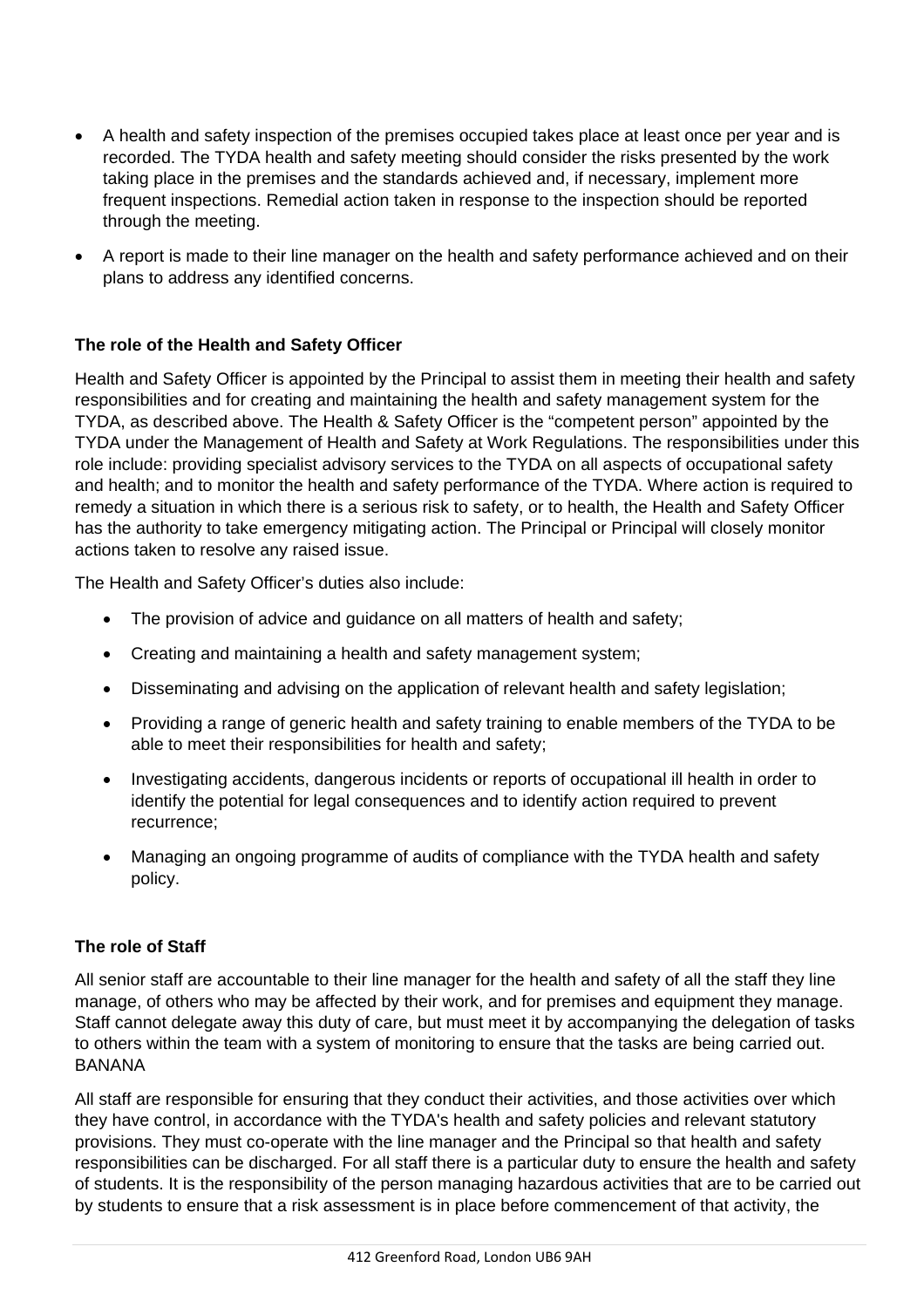outcome of which may require a higher degree of care due to the inexperience or other vulnerabilities of students.

### **The role of Students**

Students are not in the legal sense employed persons and hence many of the specific provisions of the Health and Safety law do not apply to them. Equally, they are not bound by the duties of employees as laid down in the laws.

Nevertheless, students must comply with health and safety instructions including: TYDA Rules and Regulation for students; no misuse or damage to equipment provided and are responsible for the consequences should they neglect to carry out a task required for the health or safety of others.

#### **The Role of the Occupier**

It is the duty of the occupier to ensure that the space allocated to them is used safely and according to the design and its expected use. In particular the occupier is accountable for:

- Consulting with the landlord or other relevant bodies when requesting changes to the structure, use, layout or services within the building;
- Cooperating with the landlord to enable the building to be maintained in a safe condition and to report defects or building-related accidents or incidents;
- Cooperating with the landlord to define the responsibility for managing equipment and services that may be unclear, whether they form part of the building or are viewed as the occupier's equipment;
- Taking into account the constraints of the design of the building in risk assessments;
- Organising work, processes and equipment maintenance to prevent harm;
- Making a provision for welfare requirements beyond those normally expected.

All building and building services work must be authorised to ensure the correct insurance cover is in place. Work carried out by TYDA will be covered by the TYDA's insurance only where the work is managed under the umbrella of an authorised purchase order and by appropriate, competent staff.

### **Failure to agree on Health and Safety Matters**

Problems relating to health and safety are to be resolved at a local level wherever possible with the advice of the Health & Safety Officer where appropriate. In the event that it is not possible to resolve a matter, any member of staff may contact the Principal or Principal/s who, in consultation will attempt to reach a satisfactory solution.

#### **Certification as to Safety**

From time to time it may be necessary for the TYDA to issue certification to Trade Unions or to individuals that a particular location or practice is, in its opinion, safe. The Health and Safety Officer is empowered to issue such certification on behalf of the Principal of The Youth Development Academy.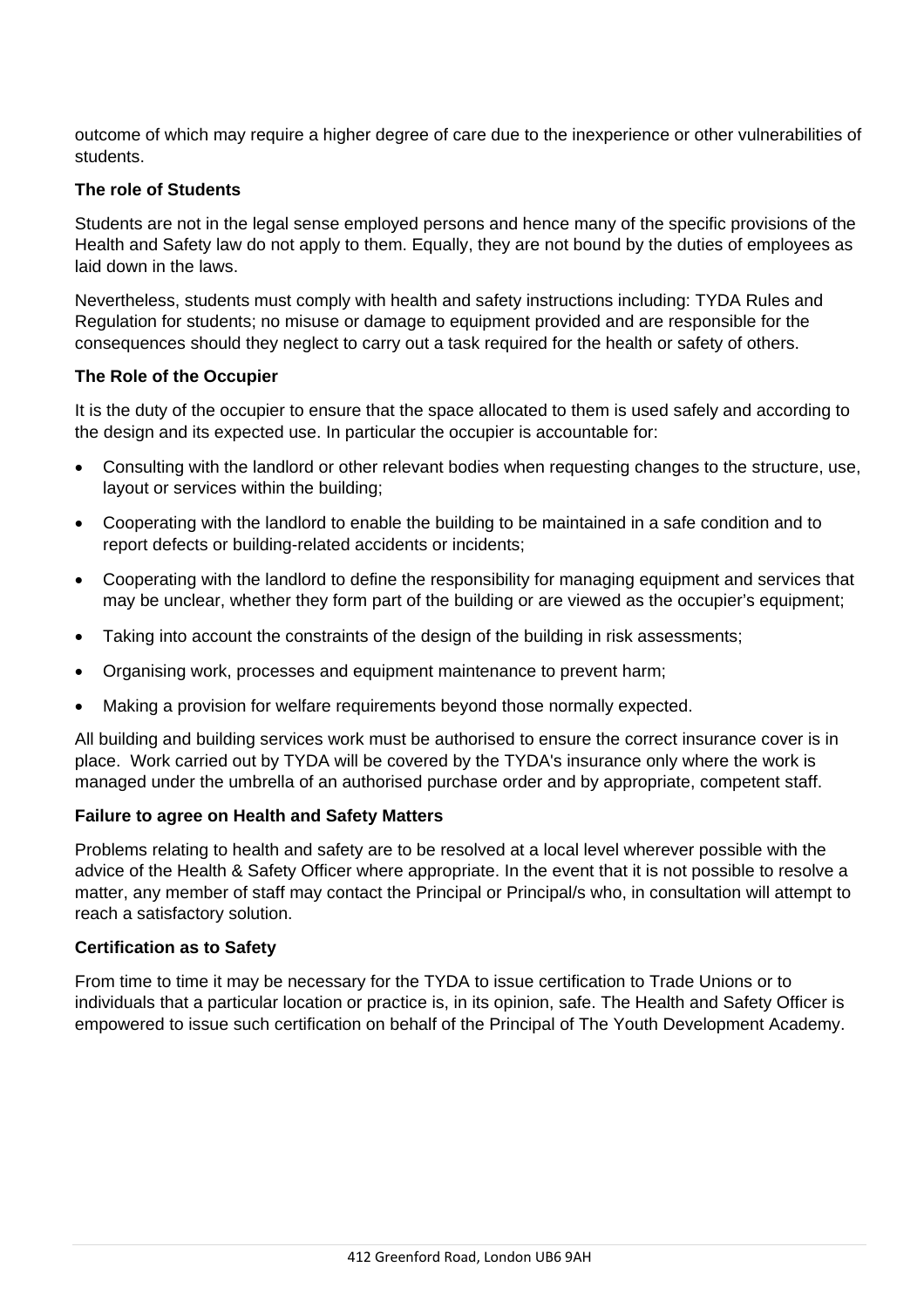# **3. First Aid Policy and Procedures**

The Health and Safety (**First Aid**) Regulations 1981. The Regulations require employers to provide adequate and appropriate equipment, facilities and personnel to enable **first aid** to be given to employees who are injured or become ill at work

This First Aid Policy covers the arrangements that are in place to make sure that appropriate first aid provision is available throughout TYDA.

## **Legal Duty to provide First Aid**

TYDA has a legal duty to make arrangements for the provision of first aid as follows:

- to provide adequate and appropriate first aid equipment and facilities to employees (students and visitors) if they are injured or become ill at work
- to ensure that there is a number of suitable persons available to provide first-aid if employees (students and visitors) are injured or become ill at work

## **Definition of First Aid**

First Aid is defined as:

- in cases where a person will need help from a medical practitioner or nurse, treatment for the purpose of preserving life and minimising the consequences of injury and illness until such help is obtained;
- treatment of minor injuries which would otherwise receive no treatment or which do not need treatment by a medical practitioner or nurse.

### **Assessment of Need**

As part of its legal duty to provide first aid, TYDA should make an assessment of first-aid needs appropriate to the prevailing circumstances. In other words, sufficient first aid equipment, facilities and personnel should be available:

- to give immediate assistance to employees, students and visitors with both common injuries or illness and those likely to arise from specific hazards at work;
- to call an ambulance or other professional help.

The level of first-aid provision TYDA has to make depends on the circumstances of the workplace / situation. TYDA encourages needs-based assessments with regard to the equipment, facilities and personnel that are required throughout the premises and any related on-site and off-site activities. Assessments of first-aid needs should be based on appropriate risk assessments for the premises / activities. It is the responsibility of the Health and Safety Committee to ensure that an assessment of first aid need is undertaken for the premises and reviewed on a regular basis. It is also the Committee's responsibility to carry out regular checks of first aid procedures and materials. Risk assessments must be provided to the Committee prior to an activity by the person responsible for the arrangement of activities which are not covered within the risk assessment for the premises.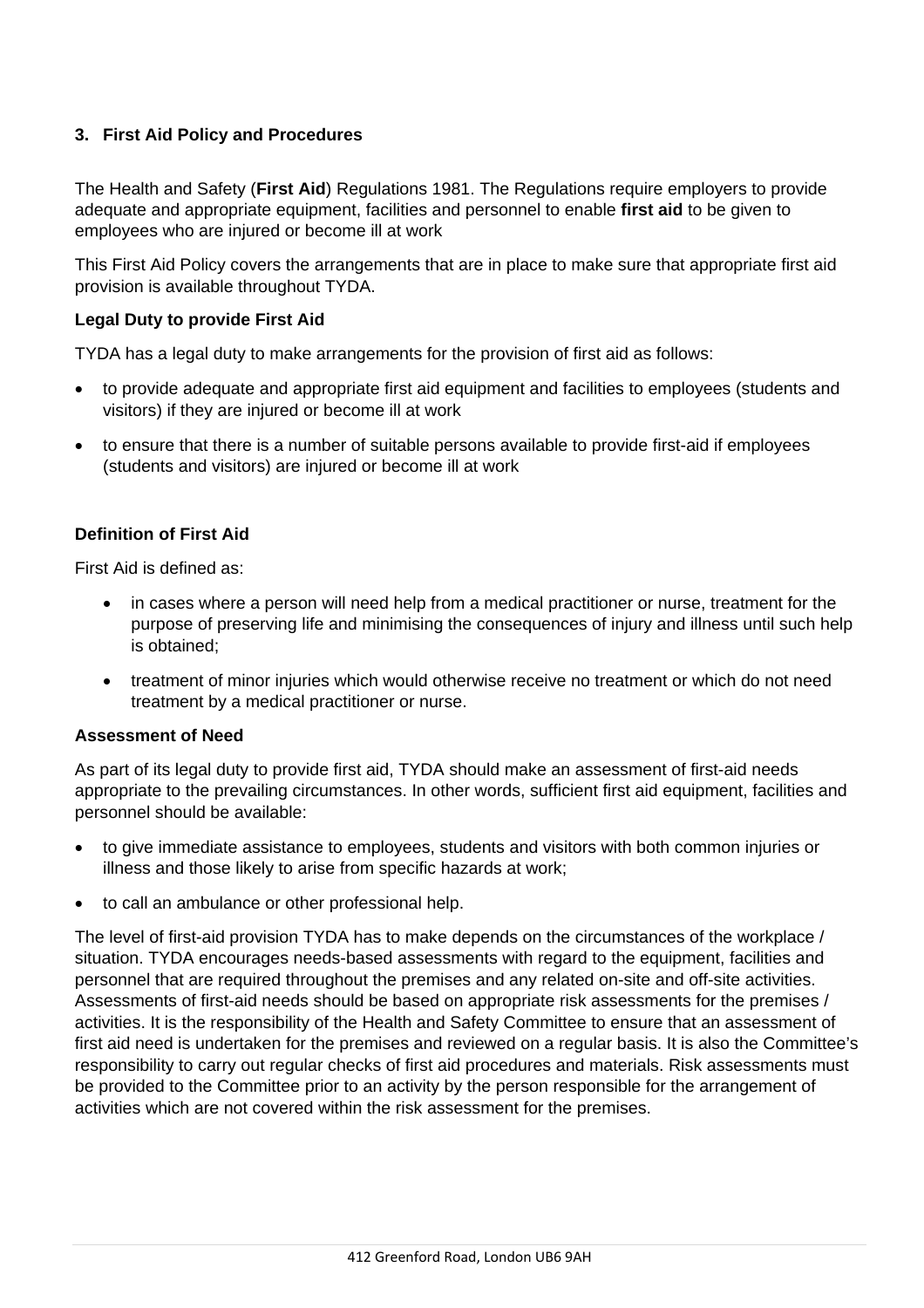# **First Aid Officer and 'Appointed Persons'**

TYDA provides one designated First Aid Officer on-site. 'Appointed Persons' will be in charge of the first aid arrangements on-site and off-site (e.g. during excursions) in case the First Aid Officer is unavailable.

A First Aid Officer is a person who has a valid certificate of competence in 'First Aid at Work' approved by the regulatory authorities. The certificate is valid for three years and TYDA will arrange for retraining with an approved training organisation before the First Aider's current certificate expires. All TYDA First Aid Officers must attend any emergency immediately.

'Appointed Persons' are members of staff who are appointed to look after the first-aid equipment and facilities and calling the emergency services when required, if the First Aid Officer is unavailable. 'Appointed Persons' do not need first-aid training. They should not attempt to give first aid unless they have been trained to do so.

All staff of TYDA appointed to act as either as a First Aid Officer or Appointed Person should be familiar with the following:

- their duties as a First Aid Officer/Appointed Person;
- procedure for calling an ambulance;
- reporting of an accident/incident;
- stocking of the first aid box.

# **First Aid Equipment and Monitoring**

TYDA will provide the materials, equipment and facilities required to ensure that the level of need identified will be available to employees at all relevant times.

TYDA provides a clearly marked (white cross on a green background) first aid box in the reception area on the first floor. It is the First Aid Officer's / Appointed Person's duty to ensure that the first aid box is reasonably stocked at all times, expiry dates checked and cleanliness of items guaranteed.

There is no mandatory list of items to be included in the first aid box. The decision on what to include is determined by the findings of the first-aid needs assessment done by the First Aid Officer and the appointed persons every six months.

As a guide for work activities that involve low hazards, the following first aid items are included:

- a leaflet giving general guidance on first aid;
- 20 individually wrapped sterile plasters (assorted sizes), appropriate to the type of work
- two sterile eye pads;
- four individually wrapped triangular bandages, preferably sterile;
- six safety pins;
- two large sterile individually wrapped unmedicated wound dressings;
- six medium-sized individually wrapped unmedicated wound dressings;
- a pair of disposable gloves.

The assessment of first aid need will determine which items need to be kept. Such items should always be stored in a secure location at the TYDA reception.